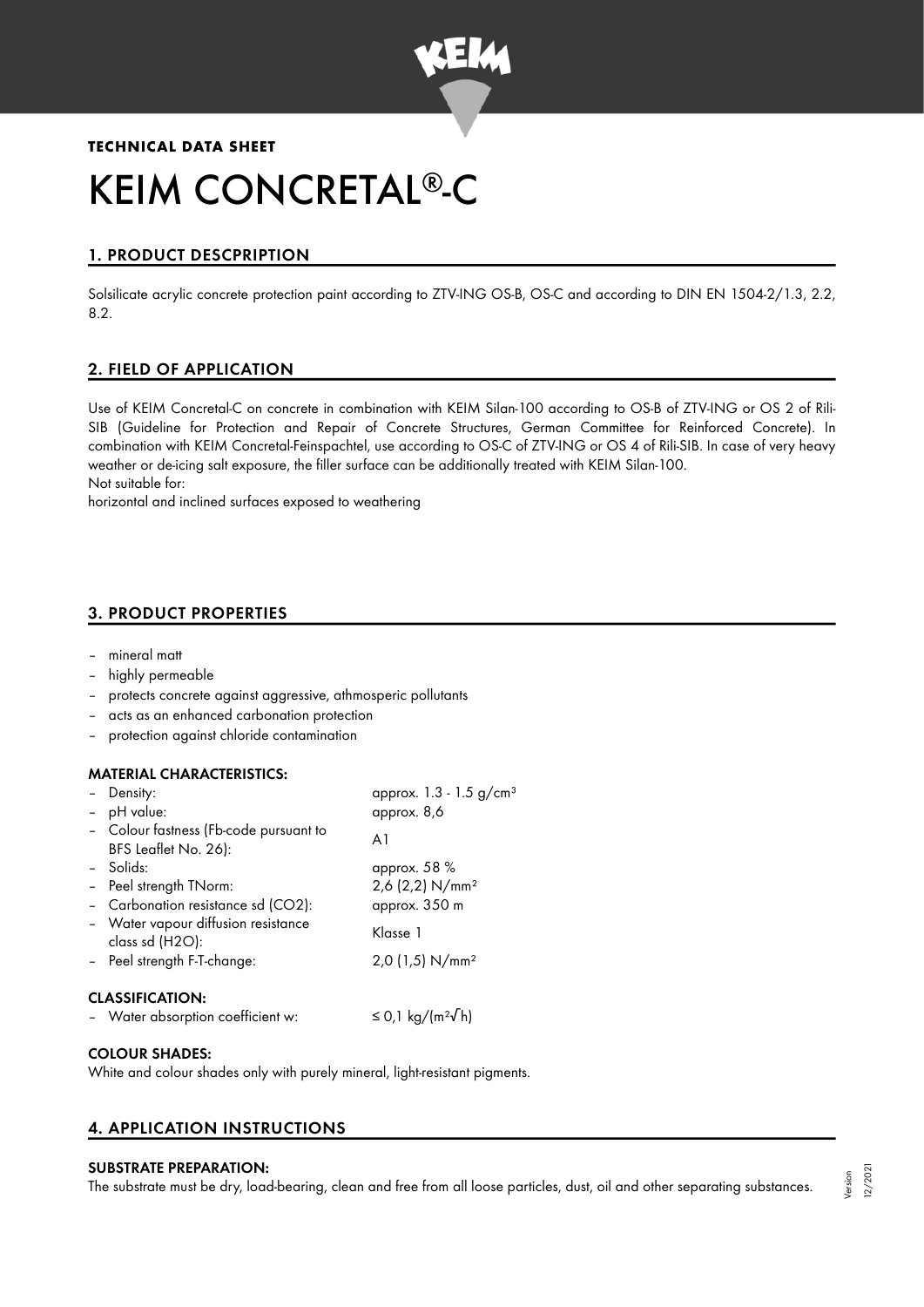#### APPLICATION CONDITIONS:

Ambient and substrate temperature during application and drying from ≥ 5 °C to ≤ 30 °C. Do not apply in direct sunlight or on sun-heated substrates. Protect surfaces from direct sun, wind and rain during and after application.

#### APPLICATION:

KEIM Concretal-C can be painted, rolled or airless sprayed (nozzle ≥ 423 ).

At least 2 coats are always required. Untreated concrete surfaces must be pretreated with KEIM Silan-100 according to ZTV-ING OS-B.

#### DRYING TIME:

Surface dry after 6 hours at the earliest (at 23 °C and 50% relative humidity) Can be overcoated after 12 hours at the earliest (at 23°C and 50% RH). At higher relative humidity, layer thicknesses and/or lower temperatures, drying is delayed accordingly. After pre-treatment with KEIM Silan 100, the primer coat must be applied after approx. 4 - 24 hours, after KEIM Silangrund after approx. 4 hours.

#### CONSUMPTION:

approx. 0,15 kg/m² for a single coating. These material consumption values are guide values for smooth substrates. Exact consumption values must be determined by means of test areas.

### DRY FILM THICKNESS:

approx. 150 μm with application of at least 0.3 kg/m<sup>2</sup> on level substrate

#### CLEANING OF TOOLS:

Clean immediately with water.

#### 5. PACKAGING

| <b>Container content</b> | Unit of measure | Quantity on pallet | Type of container |
|--------------------------|-----------------|--------------------|-------------------|
| 20                       | ĸg              | 24                 | bucket            |
|                          | ĸg              | 70                 | bucket            |
| 2.5                      | ĸg              | 80                 | bucket            |

## 6. STORAGE

| max. storage time | <b>Storage conditions</b>                                   |
|-------------------|-------------------------------------------------------------|
| 6 months          | cool<br>drv<br>frost-free<br>keep container tightly sealed. |

## 7. DISPOSAL

For disposal information refer to section 13 of the safety data sheet.

## EC WASTE CODE:

Waste code: 08 01 11\*